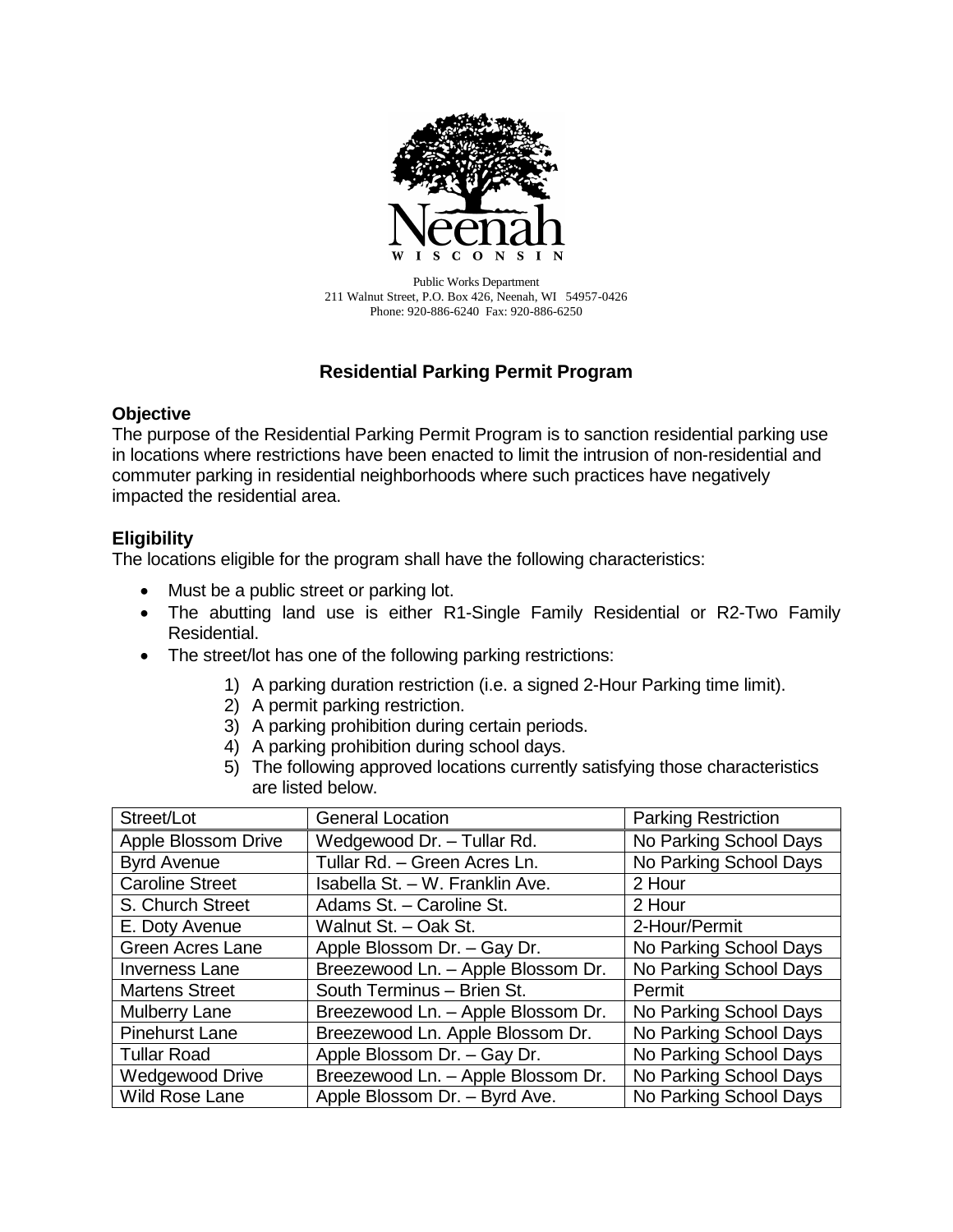Additional locations can be brought into the system in one of two ways.

- 1. If a parking restriction is currently in place, staff will review the suitability of including the street/parking lot in the system and make a recommendation to the Common Council. Parking lots with permit restrictions may not be included in the program. Beyond the characteristics listed above, other factors considered include:
	- The number of abutting residences.
	- Impact on parking for commercial, industrial or institutional uses.
	- Historical reasons for the existing restriction.
- 2. If a parking restriction is not currently in place, residents may petition to have their street included. These requests require the following:
	- A street segment that meets one of the following two criteria:
		- 1) It has a side street at each end.
		- 2) It is at least 500 feet in length.
	- $\bullet$  A petition signed by at least 2/3 of the abutting households along that street segment.

Staff will review the petition and analyze the existing parking patterns on the street. If a street is to be incorporated in the program, staff will recommend the parking restriction appropriate for the situation. Staff will recommend a street for inclusion in the program if one of the following is met:

- If during three times of the typical workday, at least 50% of the available street parking frontage is occupied by vehicles not owned or operated by the abutting residents.
- The persons parking on the street are the cause of consistent disorderly conduct. This is determined by the frequency that the Neenah Police Department has been contacted.

In addition, a street will be recommended only if staff is of the opinion that the parking problem will not relocate to another area.

To make a request to add a location to the program, contact the Parking Utility by phone at (920) 886-6466 or by email at [parking@ci.neenah.wi.us.](mailto:parking@ci.neenah.wi.us) Utilizing adjacent parking in city lots is permitted by staff approval only.

Properties eligible for approved locations in the program must meet the following requirements:

- The property of which a resident resides at must be directly adjacent to an eligible street or must be within a 500-foot radius of a lot and directly adjacent to a street with restricted parking.
- The current land use for the property of which a resident resides at must be either R1- Single Family Residential or R2-Two Family Residential. Properties with other land use are excluded with the expectation that there is sufficient off-street parking for the residents. For guests or other special circumstances, residents at properties with other land use may request permission from the Neenah Police Department to park vehicles in restricted areas. The purpose behind this exclusion is to maximize availability of parking spaces (by encouraging residents to park on private, off-street locations) in shared-use parking areas where the demand is generally high.